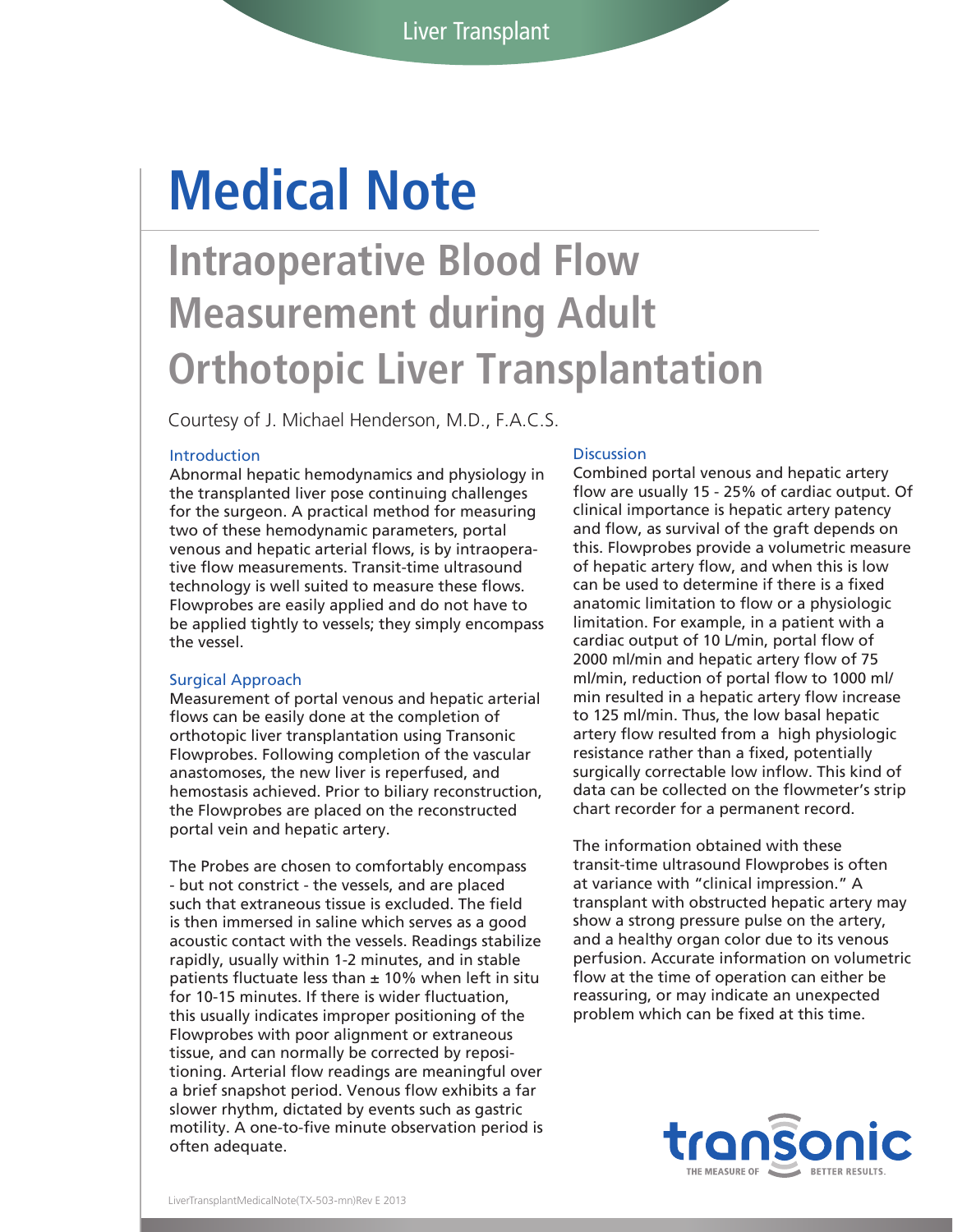### Flow-Assisted Liver Transplantation

| <b>LIVER HEMODYNAMICS</b>                      |                            |                |  |
|------------------------------------------------|----------------------------|----------------|--|
| <b>TRANSPLANTED LIVER (N = 34)<sup>1</sup></b> |                            |                |  |
| Vessel                                         | Flow: Mean $\pm$ SD (L/mm) | Range          |  |
| <b>Total Liver</b>                             | $2091 + 932$               | 570 - 4540     |  |
| Portal vein                                    | $1808 + 929$               | $.300 - 4.500$ |  |
| Hepatic artery                                 | $0.268 + 157$              | $0.30 - 0.675$ |  |

In a procedure such as liver transplant, where the stakes are high, this technology can be a useful adjunct in operative decision. Subsequent studies have identified the following intraoperative flow indices related to poor outcomes:

- Poor outcome is associated with graft hyperfusion. Recipient portal venous flow in the recipient should be lowered when graft to recipient body weight ratio (GRBWR) < 0.8 is accompanied by portal inflow of > 250 mL/min/100g araft weight. $3$
- Hepatic arterial flow < 100 mL/min presents a significant risk on organ survival.4
- Hepatic artery flows of less than 200 mL/min following orthotopic liver transplantation increase the risk of subsequent hepatic artery thrombosis six times.5

### **Equipment Needed**



HT364 Dual-channel Optima Flowmeter permits simultaneous measurements with two Flowprobes.



 8-14 mm -AU COnfidence Flowprobes® provide highly accurate measurements in vessels with fluctuating flows such as the portal vein. The Probes may be left in place for extended measurements and then easily removed via a ring attached to the pliable liner that cushions and protects the vessel.

### **References**

- <sup>1</sup> Henderson JM et al, "Hemodynamics During Liver Transplantation: The Interactions Between Cardiac Output and Portal Venous and Hepatic Arterial Flows," Hepatology 1992; 16(3): 715-718.
- 2Henderson JM et al, Volumetric and Functional Liver Blood Flow Are Both Increased in the Human Transplanted Liver," J Hepatology 1993; 17: 204-207.
- 3Troisi R, de Hemptinne B, "Clinical Relevance of Adapting Portal Vein Flow in Living Donor Liver Transplantation in Adult Patients, Liver Transplantation 2004; 9(9): S36-S41.
- 4 Lin M et al, "Hepatic Artery Thrombosis and Intraoperative Hepatic Artery Flow Rates in Adult Orthotopic Liver Transplantation, ANZ J Surg 2002; 72: 798-800.
- 5 Pratschke S et al, "Arterial Blood Flow Predicts Graft Survival in Liver Transplant Patients,"Liver Transplantation 2011; 17: 436-445.

Hashimoto K, Miller CM, Quintini C, Aucejo FN, Hirose K, Uso TD, Trenti L, Kelly DM, Winans CG, Vogt DP, Eghtesad B, Fung JJ, "Is impaired hepatic arterial buffer response a risk factor for biliary anastomotic stricture in liver transplant recipients?" Surgery 2010; 148(3): 582-8. (9648AHM)

Kelly DM, Shiba H, Nakagawa S, Irefin S, Eghtesad B, Quintini C, Aucejo F, Hashimoto K, Fung JJ, Miller C., "Hepatic blood flow plays an important role in ischemia-reperfusion injury." Liver Transpl. 2011 Dec;17(12):1448-56. (9647AHM)

| <b>FLOWPROBE RECOMMENDATIONS</b> |                 |                     |  |
|----------------------------------|-----------------|---------------------|--|
| <b>VESSEL</b>                    | Probe Size (mm) | <b>Probe Series</b> |  |
| Hepatic artery                   | 4 - 8           | -FMV                |  |
| Portal vein                      | 8 - 14          | -FMV, -AU           |  |
| Common iliac a                   | R               | -FMV, -FSB          |  |



### 4 mm and 6mm FMV Vascular Handle Flowprobes are recommended for hepatic arterial flow measurements.



8 to14 mm FMV Vascular Handle Flowprobes are recommended for portal venous flow measurements.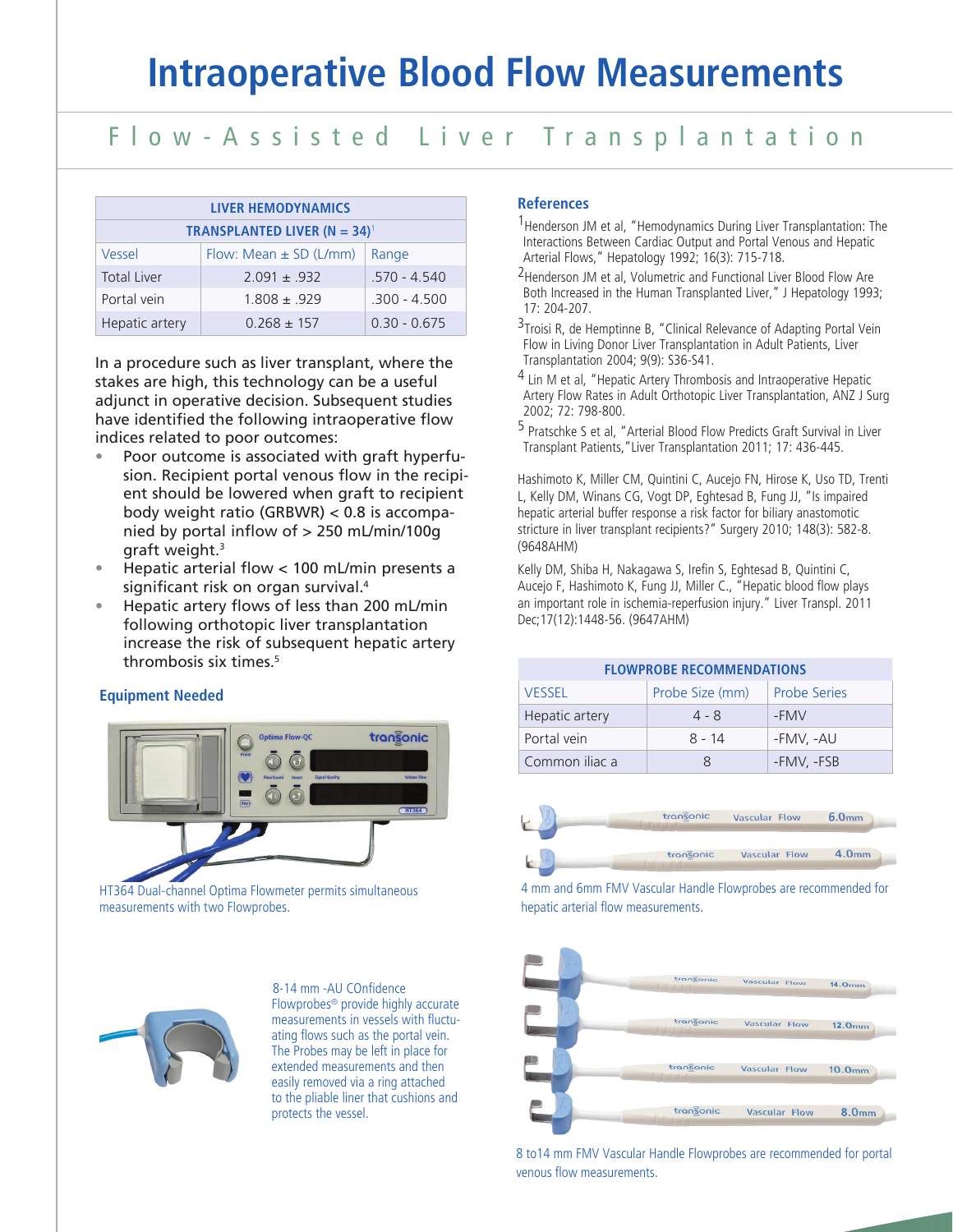## **Adult Liver Donor Liver Transplantation**

### Hepatic Artery & Portal Vein

**Protocol**

### Living Donor

Measure right hepatic arterial and portal venous flow before hilar dissection.

Document measurements to serve as guide for expected flows in the recipient.

### Recipient

### Measure portal blood flow - following reperfusion - after portal pressure measurement - before biliary anastomosis Compare with pre-transplant portal venous flow Reduced graft inflow by shunting portal flow away from liver<sup>1</sup> Remeasure portal flow Document flows and save waveforms for the Recipient Hepatic Flow Recipient Portal Flow Remeasure hepatic flow Compare with pre-transplant hepatic arterial flow Measure hepatic blood flow - following reperfusion - before biliary anastomosis - before wound closure Flow increased  $> 3$  times pre-transplant portal flow or >250 mL/min/110 gram graft weight Flow increased up to 3 times pre-transplant portal flow > 100 mL/min  $< 50$  mL/min Examine anastomosis for arterial thrombosis Flow has increased Troisi R, de Hemptinne B, "Clinical

operative record for post-op diagnostic consideration

Relevance of Adapting Portal Vein Flow in Living Donor Liver Transplantation in Adult Patients," Liver Transplantation 2004;9(9) Suppl 1 pp S36-S41. (6884AH)